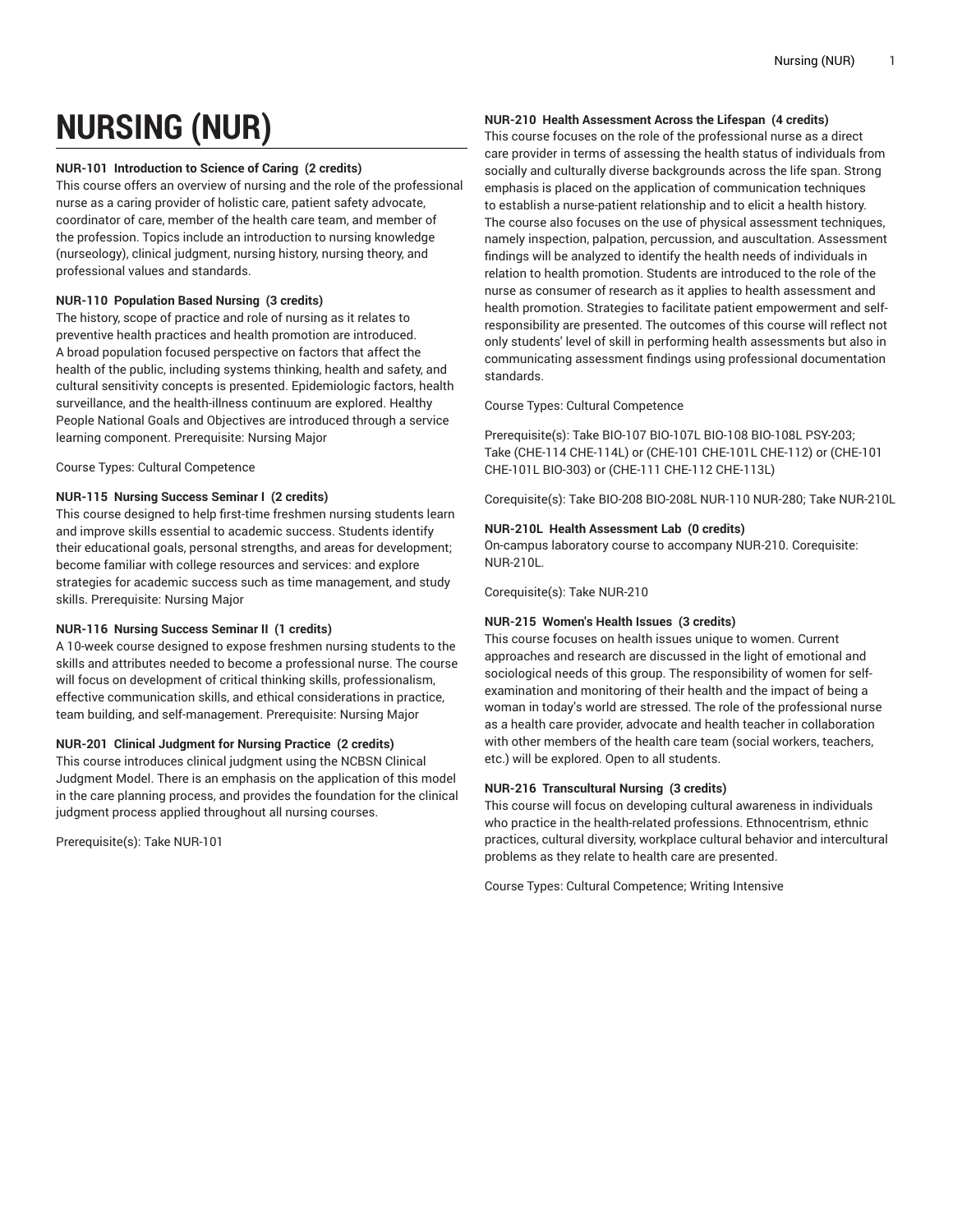## **NUR-240 Fundamentals of Nursing (4 credits)**

This course focuses on the role of the professional nurse as the direct care provider utilizing the nursing process when planning care for individuals across the lifespan. Strong emphasis is placed on the understanding of the theory required to safely perform technical nursing skills. Students will analyze patient scenarios to identify the nursing skills necessary to provide quality nursing care. Focus is on the patientcentered approach, which considers physiological, developmental, cultural, and spiritual needs, and preferences of the patient.

#### Course Types: Teamwork

Prerequisite(s): Take (CHE-114 CHE-114L) or (CHE-101 CHE-101L CHE-112 or (CHE-101 CHE-101L BIO-303) or (CHE-111 CHE-112 CHE-113L); Take BIO-107 BIO-107L BIO-108 BIO-108L PSY-203

Corequisite(s): Take NUR-240L; Take BIO-208 BIO-208L NUR-110 NUR-210 NUR-210L

#### **NUR-240L Fundamentals Lab (0 credits)**

On-campus laboratory course to accompany NUR-210 Corequisite: NUR-240

Corequisite(s): Take NUR-240

## **NUR-250 Health Assessment (3 credits)**

This course is designed for the RN student and focuses on the role of the professional nurse as a direct care provider in terms of assessing the health status of individuals across the life span. Strong emphasis is placed on the refinement of interviewing skills and physical assessment techniques for the purpose of eliciting a detailed health history and complete physical examination. Students will focus on analyzing assessment findings in order to identify the health needs and problems of individuals from socially and culturally diverse backgrounds. Opportunities to practice health assessment and documentation skills will be provided in an on-campus laboratory setting. Open to nursing students only.

#### **NUR-260 Nursing Care of the Older Adult Chronic Conditions (5 credits)**

This course introduces the student to major concepts related to the care of the older adult patient with chronic illness in a variety of settings. The course will explore theories and concepts related to the aging process in health and illness based upon Maslow's Hierarchy of Needs. Students will utilize evidence-based practice in the prevention of complications related to chronic disease. Students will employ a wide variety of leading health indicators via assessment tools, evidence-based protocols and standards. Patient safety and prevention of complications related to chronicity will be emphasized. Students will be provided clinical experiences in a variety of settings. Students will develop the ability to work collaboratively with other healthcare disciplines in providing safe, competent and ethical patient care.

#### Course Types: Teamwork

Prerequisite(s): Take BIO-208 BIO-208L NUR-110 NUR-210 NUR-210L NUR-240 NUR-240L

Corequisite(s): Take NUR-280 NUR-285

**NUR-260L Nursing Care Lab--Older Adult Chronic Conditions (0 credits)** Clinical laboratory course to accompany NUR-260. Corequisite: NUR-260.

Corequisite(s): Take NUR-260

## **NUR-275 Nursing Health Assessment (3 credits)**

This course focuses on the role of the professional nurse in the holistic assessment of the health status of individuals from diverse backgrounds across the life span. An emphasis is placed on communication techniques needed to support a nurse-patient relationship.

Prerequisite(s): Take NUR-101

Corequisite(s): Take NUR-201

# **NUR-275L Nursing Health Assessment Clinical Practice Class (0 credits)**

This course focuses on the role of the professional nurse in the holistic assessment of the health status of individuals from diverse backgrounds across the life span. An emphasis is placed on communication techniques needed to support a nurse-patient relationship.

Corequisite(s): Take NUR-275

## **NUR-280 Pathophysiology for Nursing (3 credits)**

This course provides an in-depth study of abnormal physiology with emphasis on nursing implications related to pathologic processes affecting patients across the lifespan. The major body systems and related pathology are explored. Focus is on etiology, manifestation, diagnosis, and treatment of disease from a patient-centered nursing perspective.

Course Types: Critical Analysis

Prerequisite(s): Take BIO-107 BIO-107L BIO-108 BIO-108L BIO-208 BIO-208L NUR-240 NUR-240L; Take (CHE-114 CHE-114L) or (CHE-101 CHE-101L CHE-112 or (CHE-101 CHE-101L BIO-303) or (CHE-111 CHE-112 CHE-113L)

Corequisite(s): Take NUR-285

## **NUR-285 Pharmacology for Nursing Practice (3 credits)**

This course focuses on the role of the nurse as a member of the interdisciplinary healthcare team responsible for the management of health problems using pharmacologic and nonpharmacologic interventions. Major classifications of pharmacologic agents are presented. Emphasis is on patient response across the lifespan, with the goal of preparing students to administer these agents in a knowledgeable, safe, and therapeutic manner.

Course Types: Critical Analysis

Prerequisite(s): Take BIO-208 BIO-208L NUR-240 NUR-240L

Corequisite(s): Take NUR-280

## **NUR-300 Nursing Theory: a Look Back At History At History and Forward Through Practice (3 credits)**

This course is designed for the nursing student, focus is on the cognitive and professional skills of nursing theory. The cognitive skills emphasized include critical thinking, research utilization, and theory utilization in professional nursing practice. The history of nursing and nursing theorists will be explored through lecture, discussion, discussion boards, and projects. This course is open to all nursing students at the undergraduate level.

Course Types: Lifelong Learning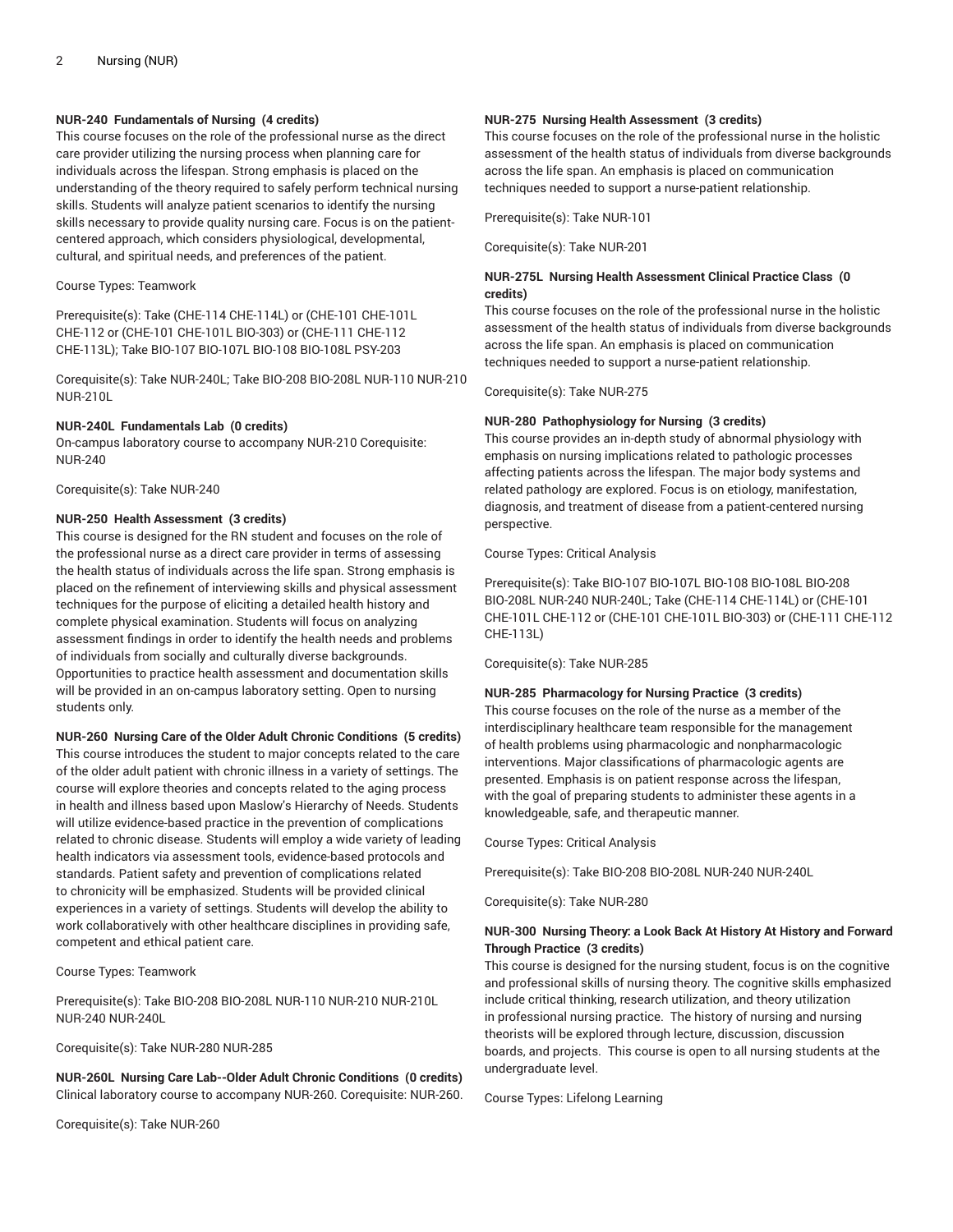# **NUR-315 Professional Nursing 1 (6 credits)**

This course provides the foundation for professional nursing practice. Students are provided opportunities to apply clinical judgement skills to explore the professional values and role of professional nurses. The student will apply the NCBSN Clinical Judgment Model to deliver safe, evidence based, holistic nursing care.

#### **NUR-315L Professional Nursing 1 (0 credits)**

This course provides the foundation for professional nursing practice. Students are provided opportunities to apply clinical judgement skills to explore the professional values and role of professional nurses. The student will apply the NCBSN Clinical Judgment Model to deliver safe, evidence-based, holistic nursing care.

Corequisite(s): Take NUR-315

# **NUR-320 Blended Nursing Pathophysiology and Pharmacology for Nursing Practice 1 (3 credits)**

This course introduces the essential principles of pathophysiology and pharmacology needed to identify, anticipate, and address complications associated with disease processes. Medications are introduced as they relate to basic pathophysiology seen in each body system. Emphasis is placed on the nursing implications and patient education required. Students explore the role and responsibility of registered nurse in administering and evaluating medication.

# **NUR-325 Blended Nursing Pathophysiology and Pharmacology for Nursing Practice II (3 credits)**

This course is a continuation of Blended Nursing Pathophysiology and Pharmacology for Nursing Practice I.

Prerequisite(s): Take NUR-320

#### **NUR-340 Caring for the Community (2 credits)**

This course focuses on holistic community-based nursing practice and population-based care needs of diverse individuals. Emphasis is placed on identifying determinants of health, vulnerable populations, levels of prevention, community assessment, health promotion and disease prevention utilization in community settings

#### **NUR-350 Professional Nursing 2 (5 credits)**

This course provides conceptual, theoretical, and clinical foundation using a caring model to provide safe, evidenced based, holistic care for adult patients in diverse clinical settings. This course focuses on health maintenance and restoration, and the provision of comfort. Intermediate concepts and clinical practice skills for the nurse's professional role in nursing situations are emphasized.

### **NUR-350L Professional Nursing 2 (0 credits)**

This course provides conceptual, theoretical, and clinical foundation using a caring model to provide safe, evidenced based, holistic care for adult patients in diverse clinical settings. This course focuses on health maintenance and restoration, and the provision of comfort. Intermediate concepts and clinical practice skills for the nurse's professional role in nursing situations are emphasized.

Corequisite(s): Take NUR-350

# **NUR-360 Nursing Care of the Adult Acute and Chronic Health Conditions (7 credits)**

This course builds on concepts learned in previous courses and emphasizes care of the adult with acute medical/surgical health conditions utilizing Maslow's Hierarchy of needs. Students will provide quality care for acute care patients from admission through discharge with emphasis on patient education and health promotion. Students will practice in a variety of clinical settings and laboratory simulations. Students will enhance their ability to work collaboratively with other healthcare disciplines in providing safe, competent and ethical patient care.

Course Types: Problem-Solving

Prerequisite(s): Take NUR-260 NUR-260L NUR-285

Corequisite(s): Take NUR-360L NUR-380

# **NUR-360L Nursing Care Lab--Adult Acute and Chronic Health Conditions (0 credits)**

Clinical laboratory course to accompany NUR-360. Corequisite: NUR-360.

Corequisite(s): Take NUR-360

### **NUR-380 Evidence Based Practice (3 credits)**

This course is an introduction to the nursing role related to evidencebased practice. Content includes how evidence-based practice contributes to the development of nursing knowledge, improves nursing practice, supports design of nursing systems, and enhances education and professional accountability. The historical evolution of nursing research and evidence-based practice is examined and current issues are analyzed. Ethical considerations and rights of human subjects are explored. As a consumer of evidence-based practice, the student develops the ability to integrate best current evidence with clinical expertise and patient/family preferences and values for delivery of optimal health care.

Course Types: Information Literacy

Prerequisite(s): Take NUR-210 NUR-210L NUR-240 NUR-240L MAT-123

#### **NUR-389 Special Topics in Nursing (3.00000 credits)**

This course provides students an opportunity to study a selected topic in nursing with a small group of students; topics may evolve from either student or faculty interest Offerings include a one credit summer clinical experience available to eligible students between their junior and senior years; this option is subject to availability of placements in affiliating health care facilities.

## **NUR-395 Maternal Newborn Nursing Care (2 credits)**

This course focuses on the role of the professional nurse as a provider, advocate, and collaborative partner in the promotion, maintenance, and restoration of health for maternal and newborn clients. This course utilizes evidence-based research, and application of nursing knowledge with maternal-newborn nursing and women's health.

#### **NUR-405 Essentials of Nursing Research (3 credits)**

This writing-intensive course introduces quantitative and qualitative research methodologies and promotes the use of research findings as a basis for improving clinical practice. Emphasis is placed on the critical review of research studies and their application to evidence based clinical practice.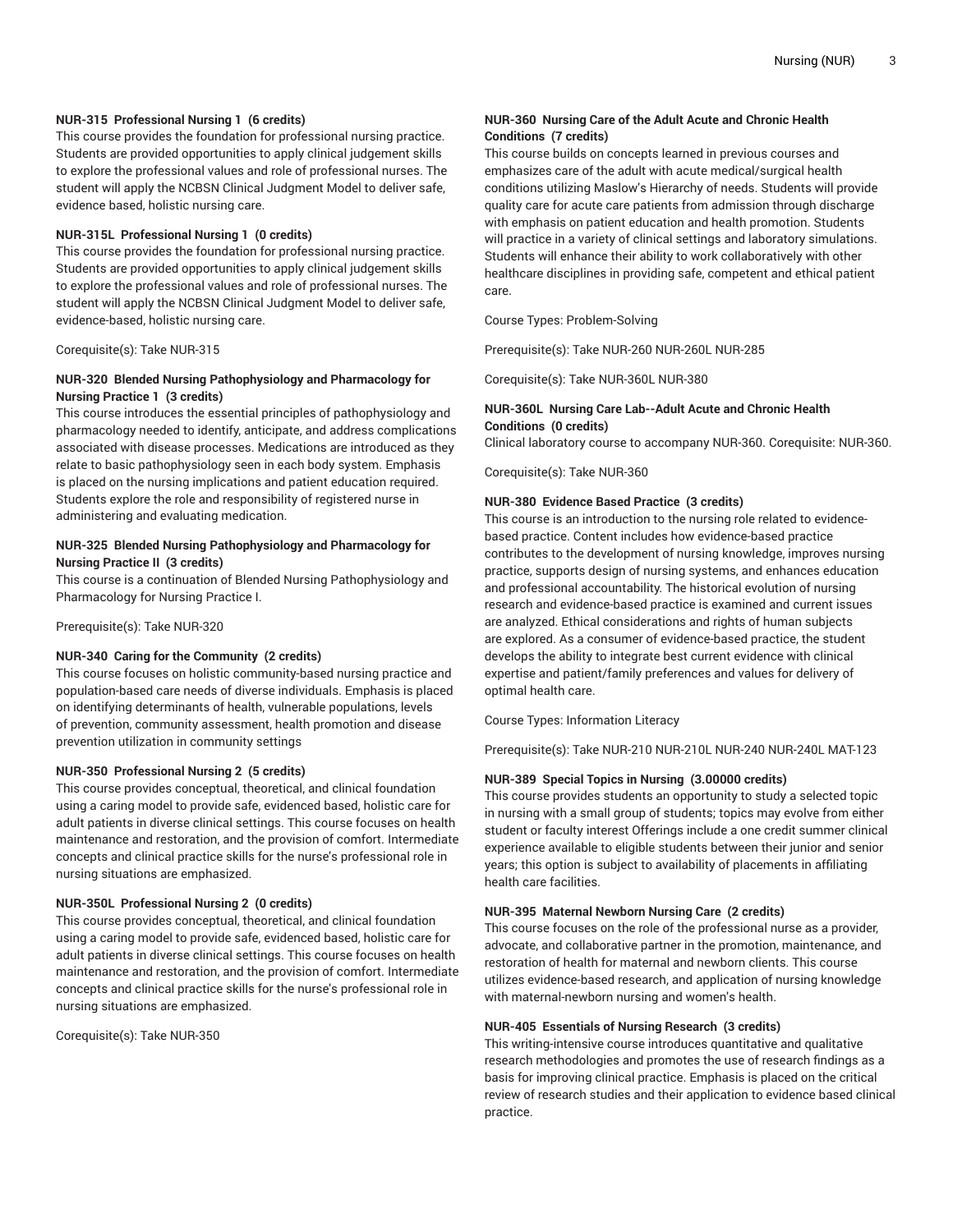## **NUR-410 Professional Nursing 3 (6 credits)**

This course provides conceptual, theoretical, and clinical foundation using a caring model to provide safe, evidenced based , holistic nursing care to adults with acute health problems. Concepts of management of acute illness, promotion of health and function, provision of comfort, clinical judgment and error reduction, and quality improvement are examined. Advanced concepts and skills for the nurse's professional role are emphasized.

Corequisite(s): Take NUR-410L

## **NUR-410L Professional Nursing 3 (0 credits)**

This course provides conceptual, theoretical, and clinical foundation using a caring model to provide safe, evidenced based , holistic nursing care to adults with acute health problems. Concepts of management of acute illness, promotion of health and function, provision of comfort, clinical judgment and error reduction, and quality improvement are examined. Advanced concepts and skills for the nurse's professional role are emphasized.

Corequisite(s): Take NUR-410

# **NUR-415 Nursing Care of Children (2 credits)**

This course focuses on the role of the professional nurse as a provider, advocate, and collaborative partner in the promotion, maintenance, and restoration of health for pediatric patients and families. This course utilizes evidence-based research, and application of nursing knowledge from infancy through late adolescence.

# **NUR-425 Caring for Mental Health (3 credits)**

The focus of this course is the role of the professional generalist nurse as a provider, advocate, and collaborative partner in the promotion, maintenance, and restoration of holistic mental health for developmentally, culturally, and spiritually diverse adults and families. Evidence-based practices, clinical judgment, interdisciplinary communication, and therapeutic use of self are emphasized as essential skills to promote safe and effective patient-centered outcomes within the context of a trauma-sensitive system of care.

Corequisite(s): Take NUR-425L

## **NUR-425L Caring for Mental Health (0 credits)**

The focus of this course is the role of the professional generalist nurse as a provider, advocate, and collaborative partner in the promotion, maintenance, and restoration of holistic mental health for developmentally, culturally, and spiritually diverse adults and families. Evidence-based practices, clinical judgment, interdisciplinary communication, and therapeutic use of self are emphasized as essential skills to promote safe and effective patient-centered outcomes within the context of a trauma-sensitive system of care.

Corequisite(s): Take NUR-425

# **NUR-442 Professional Issues (3 credits)**

This course focuses on the professionalization process as it applies to the associate degree or diploma registered nurse transitioning to the level of baccalaureate prepared registered nurse. Scope and standards of practice for advanced entry level nursing education and practice are analyzed. Attention is given to historical,socio-political and economics trends influencing nursing education and practice;legal and ethical issues;and the relationship of theory to research in guiding nursing practice. The ability to formulate and express ideas through professional writing is emphasized.

Course Types: Writing Intensive

# **NUR-443 Clinical Foundations (3 credits)**

This course will integrate principles of pathophysiology, physical assessment, and pharmacology as a foundation to support the role of the bachelor's prepared nurse in clinical practice. Focus will be on the development of knowledge of human pathophysiological functions and response to selected disease processes and the integration of this knowledge into evidenced-based nursing practice. The integration of health assessment skills and pharmacological interventions essential for nursing practice will also be included.

## **NUR-455 Professional Nursing 4 (6 credits)**

This course provides conceptual, theoretical, and clinical foundation using a caring model to provide safe, evidenced based, holistic nursing care to adults with acute /complex health problems. Concepts of management of acute /complex illness, injury, promotion of health and function, provision of comfort, clinical judgment and error reduction, and quality improvement are examined. Advanced concepts and skills for the nurse's professional role are emphasized.

Corequisite(s): Take NUR-455L

## **NUR-455L Professional Nursing 4 (0 credits)**

This course provides conceptual, theoretical, and clinical foundation using a caring model to provide safe, evidenced based, holistic nursing care to adults with acute /complex health problems. Concepts of management of acute /complex illness, injury, promotion of health and function, provision of comfort, clinical judgment and error reduction, and quality improvement are examined. Advanced concepts and skills for the nurse's professional role are emphasized.

Corequisite(s): Take NUR-455

## **NUR-461 Community & Population Based Nursing (3 credits)**

This course provides a broad population focused perspective on factors that affect the health of the public,including systems thinking,health & safety,and cultural sensitivity concepts. Epidemiologic factors, health surveillance, and the health-illness continuum are explored. Healthy People National Goals and Objectives are introduced through community assessment. Patient education and case management of health risks are emphasized. This is a clinical course involving 60 hours of clinical with a preceptor throughout the semester at a location selected by student and faculty collaboratively.

Corequisite(s): Take NUR-442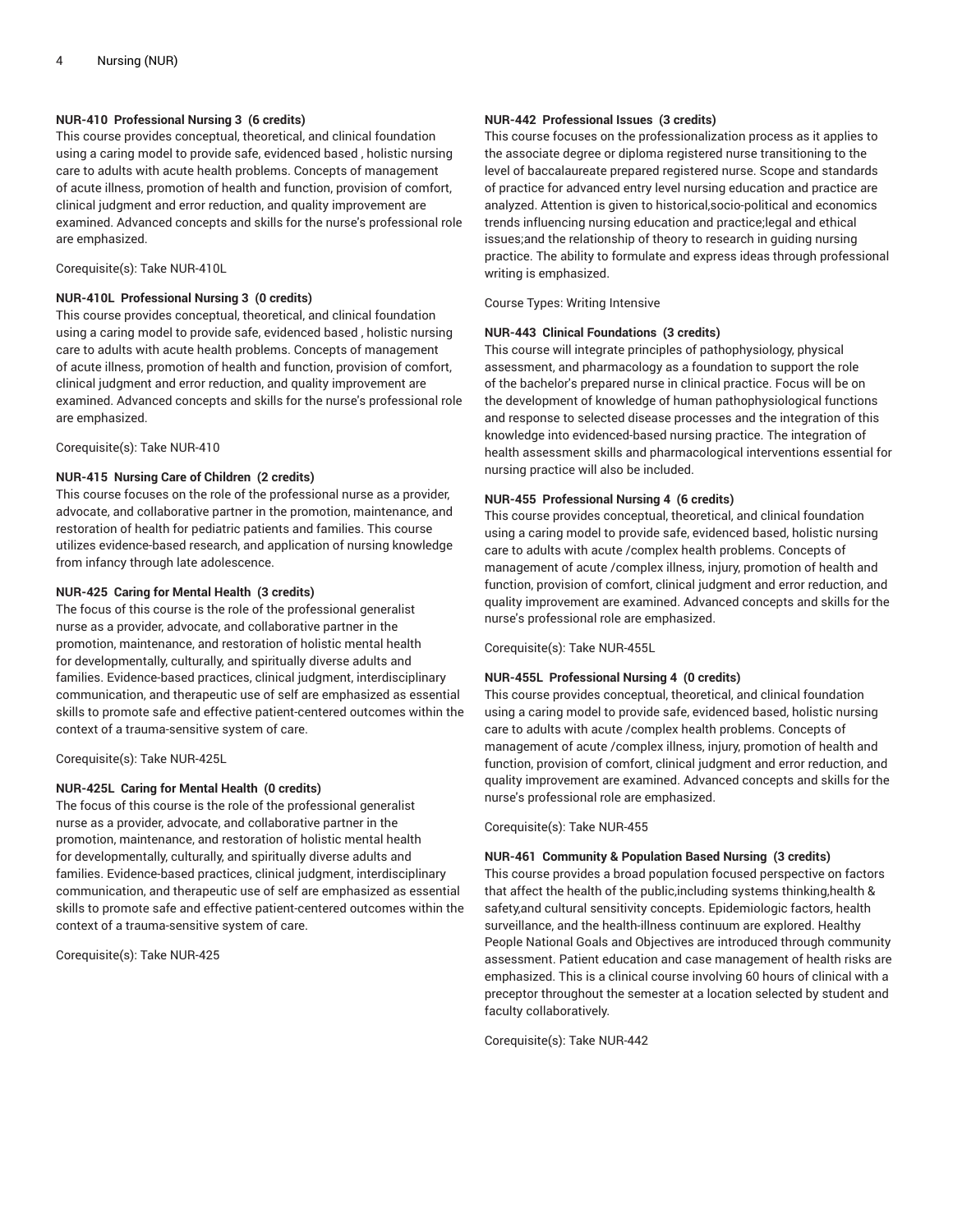## **NUR-462 Vulnerable Populations (3 credits)**

This course provides an overview of healthcare issues and challenges faced by vulnerable populations, individuals are viewed in the context of family, social and healthcare systems. The influences of factors such as healthcare disparities,stigma,and culture are examined with regard to patient outcomes. Consistent with the value of holism,the role of spirituality is the integrated into physical and behavioral health and illness in keeping with the nursing value of holism.

Corequisite(s): Take NUR-442

## **NUR-470 Concepts in Community and Mental Health Nursing Care (6 credits)**

This course focuses on community and population-based care and mental health needs of developmentally, culturally, and spiritually diverse individuals, families, and groups. Emphasis is on utilization of critical thinking, nursing interventions, effective communication, and patient education within mental health and community health settings. Physical and behavioral adaptation is emphasized in the context of a community/ mental health continuum and a social systems framework.

Prerequisite(s): Take NUR-360 NUR-360L NUR-380

Corequisite(s): Take NUR-470L

**NUR-470L Nursing Care Lab--Community and Mental Health (0 credits)** Clinical laboratory course to accompany NUR-470. Corequisite: NUR-470.

Corequisite(s): Take NUR-470

# **NUR-471 Nursing Care of Childbearing and Childrearing Families (6 credits)**

The focus of this course is the role of the professional nurse as a direct care provider, advocate, and collaborative partner in the promotion, maintenance, and restoration of health for childbearing and childrearing families. Learning activities emphasize identification of health-related needs and planning, implementation and evaluation of evidencebased, patient centered care. The nurse's role as a member of the interdisciplinary health care team in a variety of settings is explored. Utilization of informatics and recognition of system effectiveness are incorporated in order to facilitate safe, quality care and optimum health outcomes.

Prerequisite(s): Take NUR-360 NUR-360L NUR-380

Corequisite(s): Take NUR-471L

### **NUR-471L Nursing Care Lab--Childbearing and Childrearing Families (0 credits)**

Clinical laboratory course to accompany NUR-471 Corequisite: NUR-471.

Corequisite(s): Take NUR-471

#### **NUR-475 Nursing Leadership from Bedside and Beyond (3 credits)**

This course explores organizational and systems leadership, quality improvement, and safety measures critical to implementing high-quality nursing care. Leadership theory and skills exploring delegation, conflict resolution, ethical decision-making, working relationships, and leadership are emphasized. Interprofessional collaboration based on professional nursing standards are explored within the broad context of cultural, economic, organizational, and political backdrops.

# **NUR-480 Nursing Care of Patients With Complex Health Needs (6 credits)**

This course focuses on concepts related to the knowledge, skills and professional behaviors for the patient requiring complex nursing care. These concepts are built from previous courses and applied to the care of patients experiencing advanced or complicated health alterations. The course integrates evidence-based practice, informatics, interdisciplinary teamwork, safety and patient centered care.

Prerequisite(s): Take NUR-470 NUR-470L NUR-471 NUR-471L NUR-485

Corequisite(s): Take NUR-480L

## **NUR-480L Nursing Care Lab--Patients With Complex Health Needs (0 credits)**

Clinical laboratory course to accompany NUR-480 Corequisite: NUR-480.

Corequisite(s): Take NUR-480

#### **NUR-481 Leadership to Advance Quality and Safety (3 credits)**

This course explores QSEN competencies of teamwork and collaboration, safety, evidence based care, informatics, quality improvement, and patient centered care. Leadership theory and skills exploring delegation, conflict resolution, ethical decision-making, working relationships and leadership are emphasized. Inter professional collaboration based on professional nursing standards is explored within the broad context of teamwork principles. The course contains the capstone assignment for the RN-BSN student. This is a clinical course involving 60 hours of clinical with a preceptor throughout the semester at a location selected by student and faculty collaboratively.

Prerequisite(s): Take NUR-380 NUR-442 and NUR-461.

# **NUR-485 Systems Leadership for Quality Care and Patient Safety (3 credits)**

This course explores organizational and systems leadership, quality improvement and safety measures critical to implementing high quality nursing care. Leadership theory and skills exploring delegation, conflict resolution, ethical decision-making, working relationships and leadership are emphasized. Interprofessional collaboration based on professional nursing standards is explored within the broad context of cultural, economic, organizational and political backdrops.

Prerequisite(s): Take (NUR-470 NUR-470L) or (NUR-471 NUR-471L)

### **NUR-490 Transition into Practice (3 credits)**

This course prepares students to transition from nursing student to registered nurse. This course is a culmination of prior nursing courses. Students will be utilizing advanced nursing concepts related to the role of the nurse as a member of the profession, provider of patientcentered care, patient advocate, and member of the healthcare team. Emphasis is placed on the utilization of evidence-based practice and informatics to promote safety and quality in healthcare. This course also provides additional instruction to assist students in career planning and development as well as preparing for NCLEX success and licensure.

Corequisite(s): Take NUR-455 NUR-455L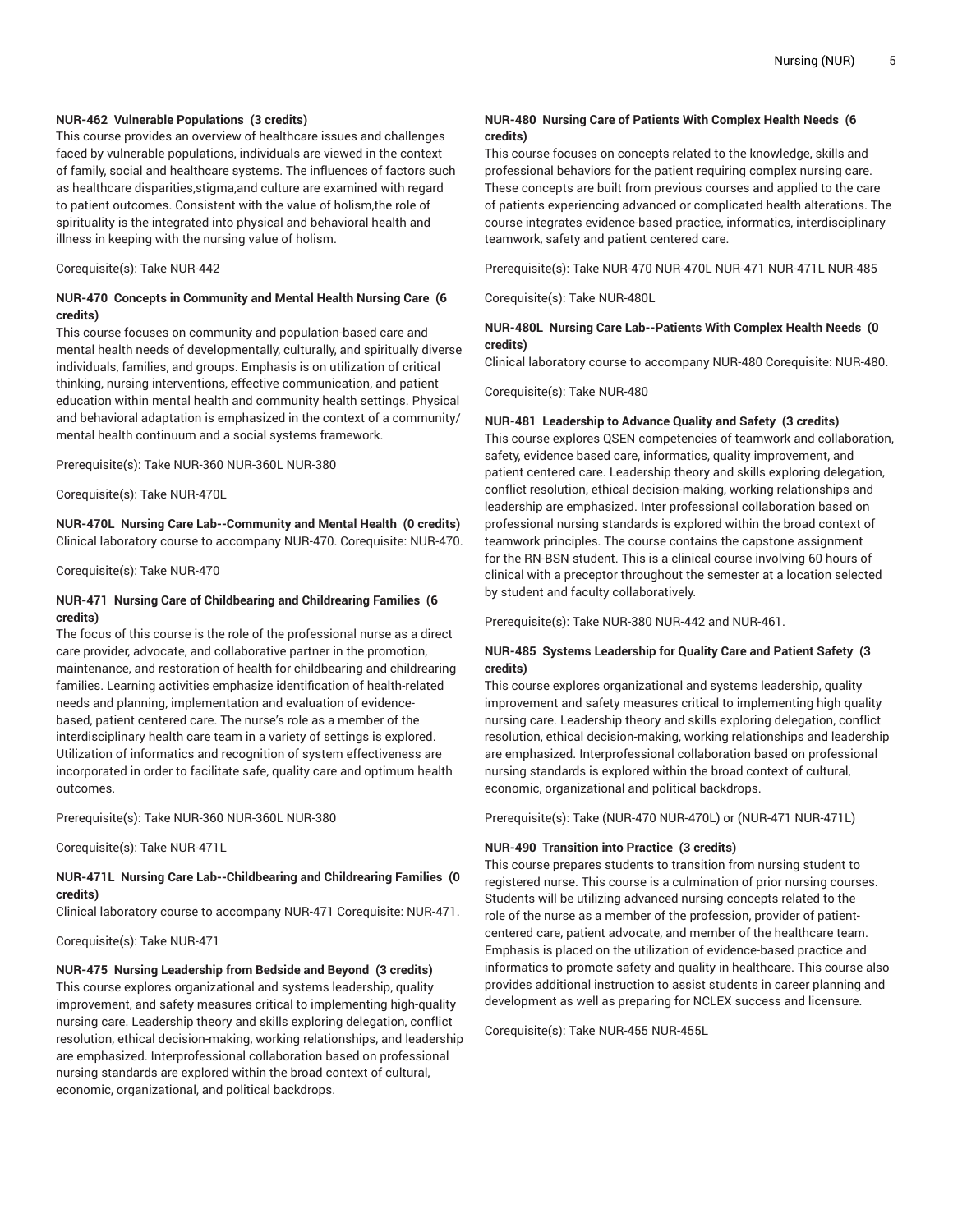# **NUR-560 Introduction to Global Health (3 credits)**

This course is designed to introduce students to critical global health issues and ways to address the challenges faced by health professionals in the field. The course focuses on the following global health topics: communicable and non-communicable disease; maternal/child health; immigrant and refugee health; the relationship between political and cultural processes and health delivery; water/sanitation and global health; health and human rights; and global health partnerships.

# **NUR-561 The Impact of Culture on Delivery of Health Care Services (2 credits)**

Cultural competence is an important predictor of patient satisfaction and improved health outcomes. The goal of cultural competence in health care settings is to reduce health disparities and provide optimal care to patients regardless of their race, gender, ethnic background, native languages spoken, and religious or cultural beliefs. Students who may work domestically with refugees and immigrants, or in post-war and under-resourced countries must develop strategies to deliver care, reduce biases and misconceptions when working with groups from different cultures.

#### Corequisite(s): Take NUR-560

#### **NUR-562 Care Refugee, Immigrants, Asylum (3 credits)**

This course was developed for students who may be preparing to work with refugees and asylum seekers. On average, close to 60,000 refugees relocate to the United States annually. They come from diverse regions of the world and bring with them health risks and diseases common to all refugee populations as well as some that may be unique to specific populations. This course is designed to help student develop strategies to address basic culturally competent health care needs for displaced people and coordinate care among the government and regulatory agencies concerned with them.

#### **NUR-563 The Impact of War and Natural Disasters On Health (3 credits)**

This course was developed for students who may work with communities and persons affected by war or natural disasters. Disasters such as volcanic eruptions, floods, wild fires, earthquakes, tsunamis and war are complex humanitarian crises that result in food shortages, lack of clean water, homelessness and a fractured health care infrastructure. These phenomena affect large groups of people with the greatest burden placed on the most vulnerable, the poor, weak and disabled. This course explores the effects that war and natural disasters have on already fragile health care delivery systems especially in under-resourced countries.

#### Corequisite(s): Take NUR-560

**NUR-564 Global Health Immersion Experience On Health (1 credits)** Populations seeking health care are becoming more diverse and providers must have experience delivering care to multicultural groups in order to provide comprehensive services. This course was developed to engage students in an immersion experience which focuses on serving the healthcare needs of persons from various cultures and may include working on projects or with groups locally, regionally, nationally or internationally. An immersion experience allows students to apply foundational knowledge acquired during the pre-requisite sequence into a real-world setting. A total of 60 immersion hours are required..

Corequisite(s): Take NUR-560 NUR-561 NUR-562 and NUR-563

# **NUR-600 Theory Development in Nursing Research (3 credits)**

This course will present a critique of theories used in nursing practice and in nursing research. Students will develop an understanding of the philosophical and historical trends that shape theories that are applied to the discipline of nursing and impact the delivery of health care services. Emphasis is placed on the process of concept analysis and the application of theory to nursing practice. Prerequisite/Co-requisite: undergraduate statistics course and student must be enrolled in a graduate program or have the permission of the instructor.

#### **NUR-601 Research Methods in Nursing (3 credits)**

This course will provide the foundational knowledge needed by masters' prepared nurses in order to design and evaluate research methodologies used for investigating clinical problems. The components of research design including settings, sampling frames, instrumentation, subject selection, and validity threats will be presented. Computer programs used for statistical analyses in nursing and health-related research will be reviewed. Emphasis is placed on the masters prepared nurse as a producer and consumer of research. Prerequisite/Co-requisite: undergraduate statistics course and student must be enrolled in a graduate program or have the permission of the instructor.

#### **NUR-610 Project Seminar Design & Proposal (3 credits)**

Critical discussion of current nursing practice,nursing education or nursing administration challenges or other needs of the profession,as related to gaps representing project opportunities. Students will identify and delineate a project concept,with subsequent development of the project.

Prerequisite(s): Take NUR-600 NUR-601

#### **NUR-611 APN Role Transit Policy Sem (2 credits)**

This course prepares advanced practice nursing students with the theoretical knowledge required to be successful members of contemporary health care delivery systems. Students will gain a broad perspective of how local,state and federal policies along with regulatory statutes impact their ability to provide patient care. Students will become familiar with legal and ethical aspects of advanced practice delivery,licensure,certification,liability and malpractice,health care funding models and legislative mandates that influence practice.

#### **NUR-612 Entrepreneurship for Nursing Leaders (1 credits)**

Entrepreneurship is a growing sector in health care. Understanding how to develop and deploy a business plan to be a successful entrepreneur in the health care environment and emerging markets will be explored in this course.

#### **NUR-613 Nursing Leadership and Communication (3 credits)**

Today's climate demands nursing leaders to be flexible, creative, and able to empower others. Strategies are drawn from both leadership and management theories. Nurses lead and manage nursing care for a variety of populations. Internal and external communication continues to be one of the most important challenges for healthcare leaders. This course will discuss the changed role of a nurse leader, general administration and management, decision-making, entrepreneurship, cost-effective, communication and committed care.

#### **NUR-614 Financial Management for Nurse Leaders (2 credits)**

Today's healthcare organizations are challenging. Throughout this course the students will be reviewing financial issues, financial problems, and financial methods that exist in various health care settings. The course will review delivery of care, labor relations, personnel management, including budgets; audits and fiscal responsibility.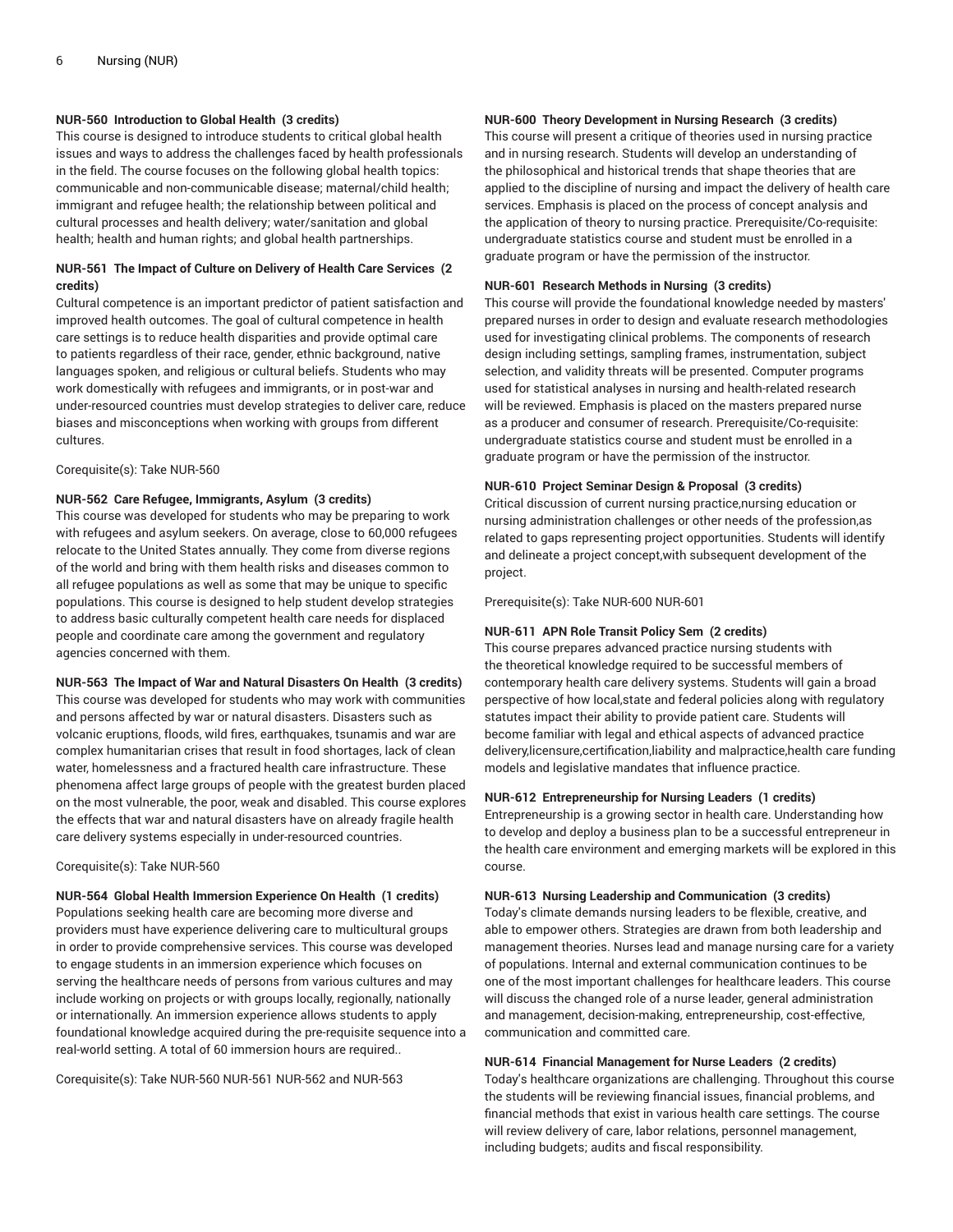## **NUR-615 Nurse Leadership Practicum (3 credits)**

This course provides the opportunity for the clinical application of theories and principles from classroom learning in the area of nursing leadership. There is a requirement of 180 hours of fieldwork under the supervision of a qualified preceptor and faculty.

Prerequisite(s): Take NUR-613 NUR-614

### **NUR-616 Curriculum Development and Evaluation (3 credits)**

This course is an overview of past and present curricular trends and development processes. Principles and techniques of curriculum design, development, implementation, and evaluation in educational programs are explored.

### **NUR-617 Teaching Strategies & Instructional Tech (3 credits)**

Synthesis of learning acquired in clinical, field experience, education, and research courses. The art, principles and strategies of teaching in higher education and other healthcare organizations are explored.Emphasis is placed on class, clinical, and other learning experiences and evaluation of students, course outcomes, and program outcomes.

Prerequisite(s): Take NUR-616

### **NUR-618 Nurse Educator Role Practicum (3 credits)**

This course involves observation, participation, and practice in teaching. Nursing students and other healthcare students will be placed in appropriate teaching situations. Weekly discussions enable students to synthesize previous learning and discuss teaching strategies, clinical/ field evaluation, and problems associated with college/healthcare teaching. The teaching practicum requires 180 hours with a qualified preceptor.

Prerequisite(s): Take NUR-616 NUR-617

#### **NUR-619 Nurse Educator Capstone (3 credits)**

The Clinical capstone project will focus on the didactic specialty chosen by the student (Adult,Women's health,pediatrics,psych-mental health, or population/community health). Application of education nursing theory,core competencies,and educaion outcomes are emphasized.

Course Types: Capstone

## **NUR-620 Epidemiology for Global Health (3 credits)**

Course Description: Epidemiology is foundational in understanding the spread and prevention of both communicable and non-communicable disease on a global level. This course will give the student a basic understanding of the concepts and applications of epidemiologic processes as they apply to global health and quality management. Through a variety of assignments, the student will be able to use the concepts they learn to evaluate current literature and the impact of epidemiologic data on practice and outcomes.

Course Types: Cultural Competence

#### **NUR-621 Healthcare Quality and Safety (2 credits)**

Healthcare quality has been shown to be a very powerful tool to assist healthcare organizations to be more effective but also to support the safe delivery of services while improbing patient outcomes. This course will focus on the healthcare quality and safety standards applied to both inpatient and outpatient settings across health care organizations. Healthcare quality and safety standards impact patient outcomes and often financial reimbursement.

## **NUR-626 Nursing Informatics (2 credits)**

Health care continues to evolve in an increasingly competitive information market. Nursing Informatics is a combination of information from nursing, concepts from computer sciences, cognitive science, information science, and mursing science. This course focuses on nursing informatics and the foundation of the knowledge model.

#### **NUR-627 Assessment and Evaluation (2 credits)**

The ultimate goal of nursing education is to prepare the student to think critically,communicate accurately,and prepare the student for life-long learning. This course looks at student assessment,test blue prints,student outcomes,and student evaluations in relation to critical thinking of a student.

Corequisite(s): Take NUR-616

#### **NUR-629 Project Advisement: Implement and Evaluation (1-3 credits)**

This course provides continuing systematic development of a clinicallybased project that addresses a problem important to nursing. The problem may be related to health policy,health education,health administration,community-based initiatives or patient-population problems. During this course,the student will meet with their project director to complete the design,and implement and evaluate his or her project according to School of Nursing guidelines.

Prerequisite(s): NUR-610

### **NUR-631 Advanced Health Assessment (3 credits)**

This course is designed for graduate nursing students preparing for the role of a Nurse Practitioner and may be taken by other advanced practice nursing students preparing for direct practice roles such as nurse educators. Students learn how to obtain a complete health history, competently perform a complete physical examination and document critical elements necessary for developing differential diagnoses for persons across the lifespan. Practice/evaluation of skills are provided in on-campus lab (NUR-631L) which is a co-requisite.

Corequisite(s): Take NUR-631L

## **NUR-631L Advanced Health Assessment Lab (1 credits)**

This course is designed for graduate nursing students preparing for the role of a Nurse Practitioner and may be taken by other advanced practice nursing students preparing for direct practice roles such as nurse educators. Students learn how to competently perform and document a complete history and physical examination for persons of all ages across the lifespan. Practice and evaluation of health assessment skills will be provided in the on-campus lab. There are 30 hours of practice lab under the guidance of skilled faculty.

Corequisite(s): Take NUR-631

# **NUR-632 Advanced Pharmacology (3 credits)**

This course is designed for graduate nursing students preparing for the role of a Nurse Practitioner and may be taken by other advanced practice nursing students preparing for direct practice roles. This course utilizes a systems approach to the study of normal human physiology and pathologic variations of normal physiology. Pathophysiologic changes and adaptations are examined across the lifespan (neonate to adult) for persons experiencing a wide range of health concerns.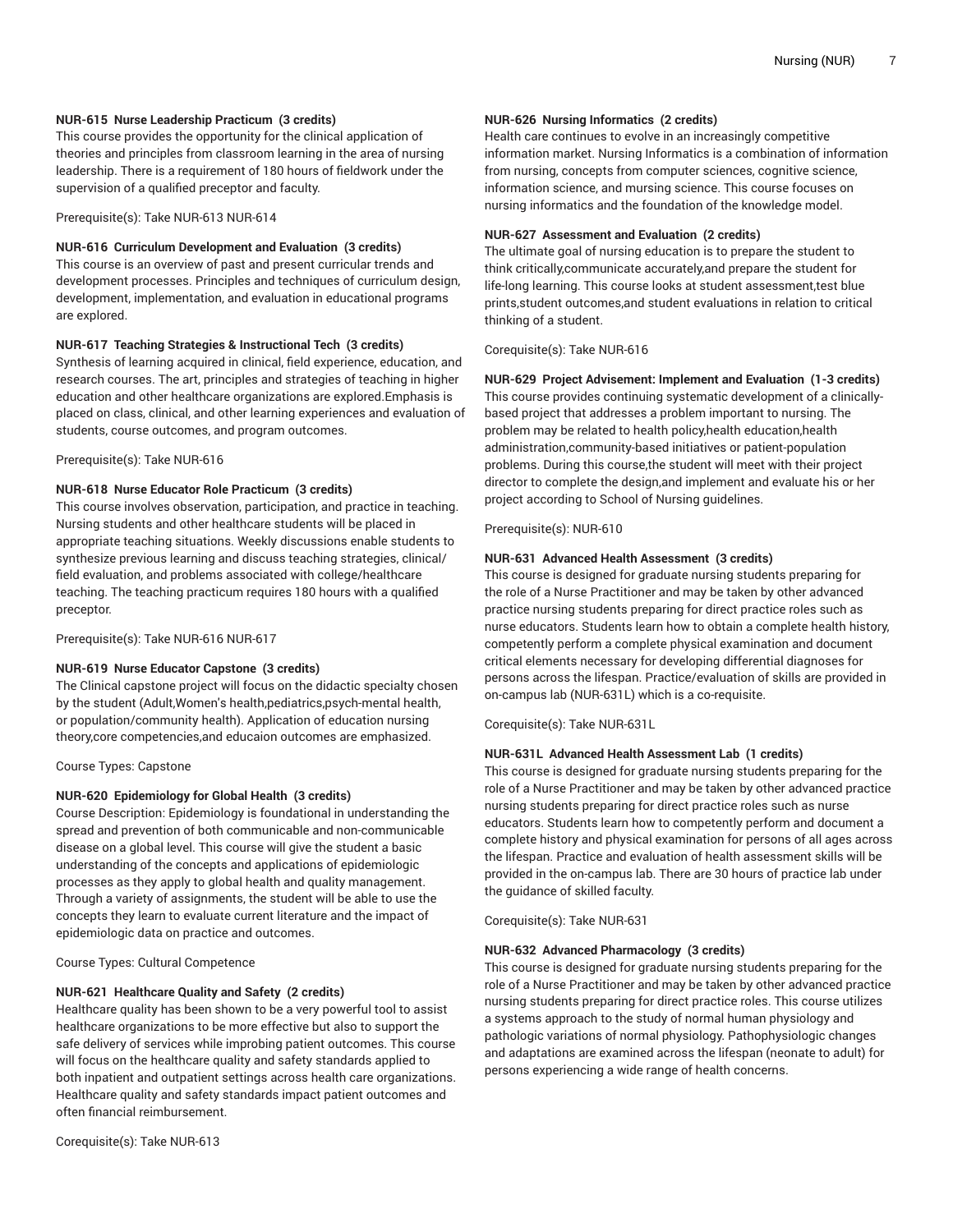# **NUR-633 Advanced Physiology & Pathophysiology (3 credits)**

Designed for the graduate nursing student preparing for family nurse practitioner practice, or the community health nursing advanced clinical track, this course utilizes a systems approach to the study of normal human physiology. Variations of normal physiology are explored in relation to adults and children experiencing a wide range of health concerns.

#### **NUR-634 Health Promotion-Children & Families (3 credits)**

This course was developed for the family nurse practitioner student preparing to work with children. This course provides the theoretical knowledge necessary to make sound clinical decisions. Advanced level normal growth and development will be presented, along with common variations from health. The role of the nurse practitioner. in the health promotion of children within the family system will be stressed Care of children and families from diverse ethnic backgrounds will be explored. Students must plan to take NUR-638 the following semester.

Prerequisite(s): Take NUR-631 NUR-631L

Corequisite(s): Take NUR-632 NUR-633

## **NUR-635 Health Promotion-Women (3 credits)**

This course was developed for the family nurse practitioner student preparing to work with women and the childbearing family. The course provides the theoretical knowledge necessary to make sound clinical decisions when providing primary health care to women and childbearing families. Advanced level normal growth and development will be presented, along with common variations from health. The role of the nurse practitioner. in the health promotion of women and pregnant women within the family system will be stressed. Care of women and families from diverse ethnic backgrounds will be explored. Students must plan to take NUR-639 in the following semester.

Prerequisite(s): Take NUR-631 NUR-631L

Corequisite(s): Take NUR-632 NUR-633

## **NUR-637 Health Promotion Adults Aging Population (3 credits)**

This course was developed for the Advanced Practice Nursing Student including Nurse Practitioners preparing to work with adults and provides foundational background knowledge to make sound clinical decisions. The role of APRNs in health promotion and treatment of health problems in adults will be stressed. Primary care of adults from a variety of cultural and socioeconomic backgrounds will be explored with special consideration to the needs of aging clients.

Prerequisite(s): Take NUR-631 NUR-631L

Corequisite(s): Take NUR-632 NUR-633

## **NUR-638 FNP Practicum in Pediatrics In Pediatrics (3 credits)**

Students will complete 200 hours of guided clinical experiences providing primary health care to pediatric patients. Client assessment and management skills will be stressed Health promotion of underserved populations through patient education and collaboration with other health professionals will be developed.

Prerequisite(s): Take NUR-631 NUR-631L NUR-632 NUR-633 NUR-634

## **NUR-639 FNP Practicum-Women Health Care (3 credits)**

Students will complete 200 hours of guided clinical experiences providing primary health care to women of all ages. The childbearing cycle will be included in this practicum. Client assessment and management skills will be stressed Health promotion of underserved populations through patient education and collaboration with other health professionals will be developed.

Prerequisite(s): Take NUR-631 NUR-631L NUR-632 NUR-633 NUR-635

#### **NUR-640 Clinical Practicum in Adult Health I (1 credits)**

Students will complete 60 hours of guided clinical experience with adult patients. Client assessment and management skills will be stressed. Health promotion for all populations will be accomplished through patient education and collaboration with other health professionals.

Prerequisite(s): Take NUR-631 NUR-631L NUR-632 NUR-633 NUR-637

#### **NUR-641 Clinical Practicum in Adult Health II (4 credits)**

Advanced practice nursing students will complete a minimum of 240 hours of guided clinical experience with adult patients. Client assessment and management skills of patients with increasingly complex disorders will be stressed. Health promotion for all populations will be accomplished through direct care, patient education and collaboration with other health professionals.

Prerequisite(s): Take NUR-631 NUR-631L NUR-632 NUR-633 NUR-637

#### **NUR-650 Nursing & Organizational Leadership (3 credits)**

Today's climate demands nursing leaders to be flexible, creative and able to empower others. Strategies are drawn from both leadership and management theories. Nurses lead and manage nursing care for a variety of populations. Internal and external communication continues to be one of the most important challenges for healthcare leaders. This course will discuss the changed role of a nurse leader, general administration and management, decision-making, entrepreneurship, cost-effective communication and committed care.

Prerequisite(s): Take NUR-613

# **NUR-651 Hlth Policy & Advocacy for Nurse Leaders (3 credits)**

The healthcare environment is changing every day and it is influenced by technological, economic, political, and socio cultural factors locally and globally. Health care in the United States encompasses a wide spectrum, ranging from the highest-quality, most compassionate treatment of those with complex illnesses to poor outcomes for those unable to understand, afford and navigate the complexities of care networks. Nurse leaders have the knowledge and skills to promote health and advance values like social justice through policy processes and advocacy.

Corequisite(s): Take NUR-613

### **NUR-652 Population Health & Outcomes (2 credits)**

This course will introduce students to the impact that health systems, political agendas, economic policies, environmental regulations and regulatory mandates have on individual measures of health. Students will use publicly available databases and tools to investigate specific health outcomes such as the leading causes of death,disability and the burden of chronic disease. International travel, global warming, the impact of infectious disease and how immigration policies impact the health of Americans will be determined.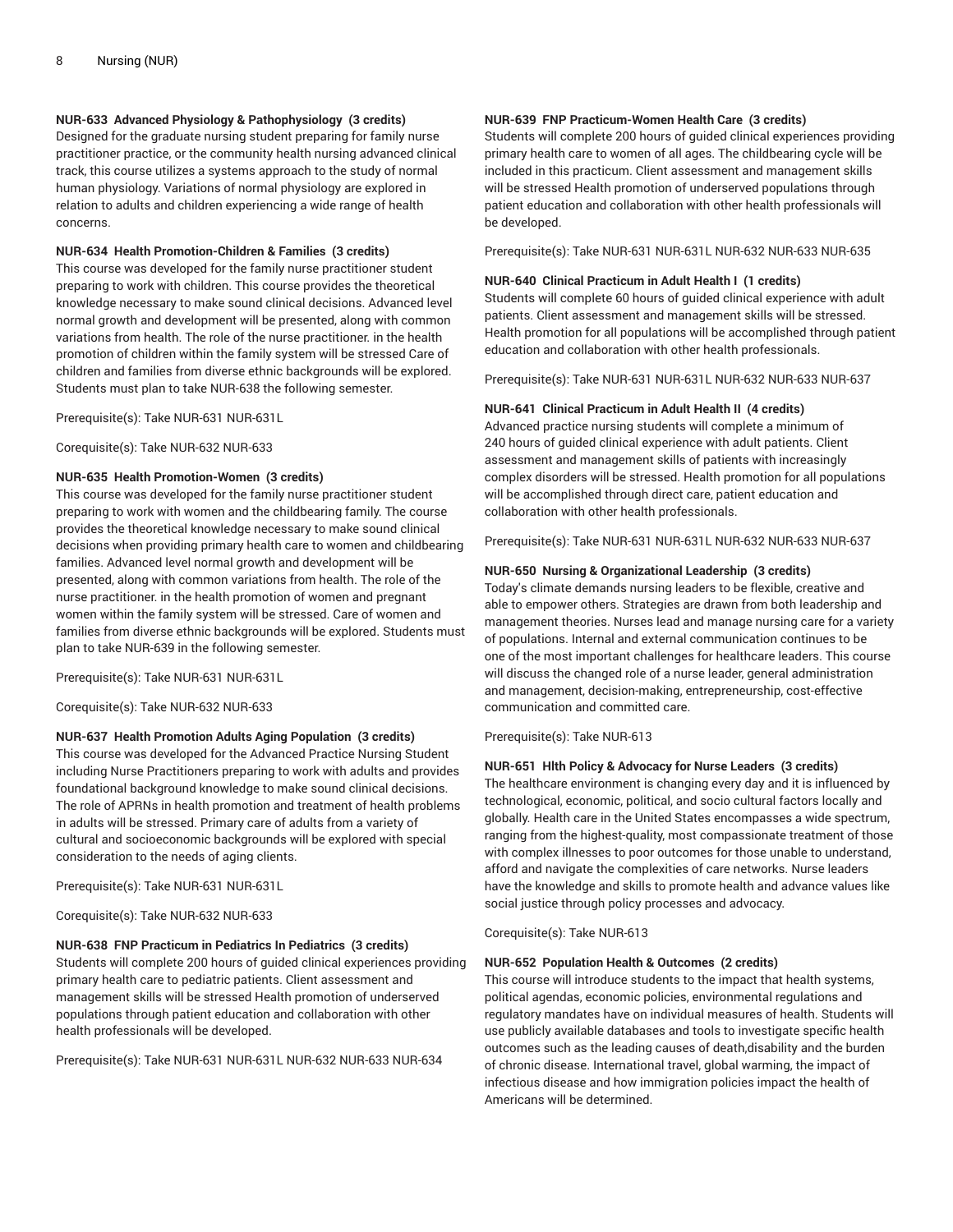# **NUR-654 Continuing FNP Clinical Practicum Pediatrics (1 credits)**

Family nurse practitioner students are expected to complete 200 hours of clinical practice during the NUR-638 pediatric health rotation. Students, who do not complete this clinical practice hour requirement, must register for NUR-654. NUR-654 provides students with the opportunity to maintain clinical site placement and satisfy program clinical hour requirements. This course provides continuing registration and clinical faculty oversight and guidance to achieve the clinical course requirements.

Prerequisite(s): Take NUR-634 NUR-638

## **NUR-655 Continuing Practicum Fnp Womens Health Practicum, Women's Health (1 credits)**

Family nurse practitioner students are expected to complete 200 hours of clinical practice during the NUR-639 women's health rotation. Students, who do not complete this clinical practice hour requirement, must register for NUR-655. NUR-655 provides students with the opportunity to maintain clinical site placement and satisfy program clinical hour requirements. This course provides continuing registration and clinical faculty oversight and guidance to achieve the clinical course requirements.

Prerequisite(s): Take NUR-635 NUR-639

#### **NUR-657 Continuing FNP Clinical Practicum Adult Adult (1 credits)**

Family nurse practitioner students are expected to complete 300 hours of clinical practice during the NUR-640 adult health rotation. Students, who do not complete this clinical practice hour requirement, must register for NUR-657. NUR-657 provides students with the opportunity to maintain clinical site placement and satisfy program clinical hour requirements. This course provides continuing registration and clinical faculty oversight and guidance to achieve the clinical course requirements.

Prerequisite(s): Take NUR-637 NUR-640 and NUR-641

#### **NUR-658 Pediatric Clinical Bridge (0 credits)**

Family nurse practitioner students must complete 200 hours of clinical practice in pediatrics. This clinical bridge course allows students who have secured a pediatric placement to take advantage of the opportunity to complete clinical hours between traditional semesters. This course has faculty oversight and guidance to achieve the clinical course requirements.

Corequisite(s): Take NUR-634 with a minimum grade of B. Be registered for NUR-638 for spring and have a clinical contract in place.

#### **NUR-672 Advanced Psychopharmacology (1 credits)**

This course provides the advance practice nurse, including the Psychiatric Mental Health Nurse Practitioner (PMHNP) student with content covering psychopharmacologic therapeutic mechanisms. Content includes all classifications of psychotropic medications as well as some adjuvant medications commonly used for treating some mental disorders. Also included is information on neurotransmission and how disruptions in neurotransmitter systems are related to symptoms associated with mood, anxiety and psychotic disorders. The role of the PMHNP as a provider with prescriptive privileges in the management of psychiatric mental health problems is viewed as concomitant with the provision of other therapies including psychotherapeutic interventions.

## **NUR-673 Advanced Psychopathophysiology (1 credits)**

This course provides an in-depth study of the physiology of the brain and pathological processes associated with various mental disorders. Advance practice nurses working in psych-mental health settings will benefit from a broad understanding of neural functioning including structural defects, neurotransmitter dysfunction and associative processes. Evidence-based information on neurogenesis and psychoneuroimmunology including the relationship between these processes and environmental influences are examined as a means of improving outcomes for patients experiencing mental health problems. Additionally, treatment approaches that include combined pharmacologic and non-pharmacologic approaches as well as alternative/complementary approaches are examined.

#### **NUR-679 Independent Study (0 credits)**

## **NUR-681 Clinical Procedure Adv Nurs Practice (1 credits)**

This elective course prepares the graduate nursing student for clinical practice settings. The volume and complexity of health care environments demand that nurse practitioner students be prepared to perform common procedures conducted in outpatient settings. This lab will provide an opportunity for expert faculty to demonstrate common outpatient procedures and for students to re-demonstrate and practice these techniques. Entry level mastery of procedural skills will enhance student's competence in clinical settings.

Prerequisite(s): Take NUR-631,NUR-631L,NUR-632,NUR-633

#### **NUR-682 Adv Diag Reasoning Seminar for APRNs (1 credits)**

This elective course provides advanced practice nursing students with an intensive, case-based approach that builds upon the introductory reasoning skills the student acquired in NUR-631 and NUR-631L. The advanced practice role requires students to become skilled in formulating accurate differential diagnoses within narrow time constraints and this course provides an opportunity for supplemental practice. Concepts related to clinical algorithms and evidence based practice will be presented using representative case studies and simulation models. Development of critical thinking skills will enhance clinical decision making for entry level to practice.

Prerequisite(s): Take NUR-631,NUR-631L,NUR-632,NUR-633

**NUR-701 Health Literacy & Population Health Outcomes (3 credits)** This course explores the epidemiology of health literacy and its influence on the delivery of health care services. Individuals with low health literacy are afflicted with a higher number of chronic diseases, have worse health outcomes and generate higher health care costs when compared with their literate cohorts. Students will be introduced to the social, economic, legal, political and education-based policies that contribute to health literacy problems. Health system barriers encountered by low literate individuals who seek care will be explored. Students will work in groups to develop creative, community based solutions to identified health literacy barriers.

**NUR-702 Evidence Based Practice & IT Healthcare Delivery (4 credits)** This course examines the use of evidence based practice (EBP) and information technology (IT) in healthcare delivery. Using advanced Internet and database search skills, the student will learn how to critically appraise the literature and apply evidence based findings in a clinical, administrative, research, or educational health care setting.

Corequisite(s): Take NUR-703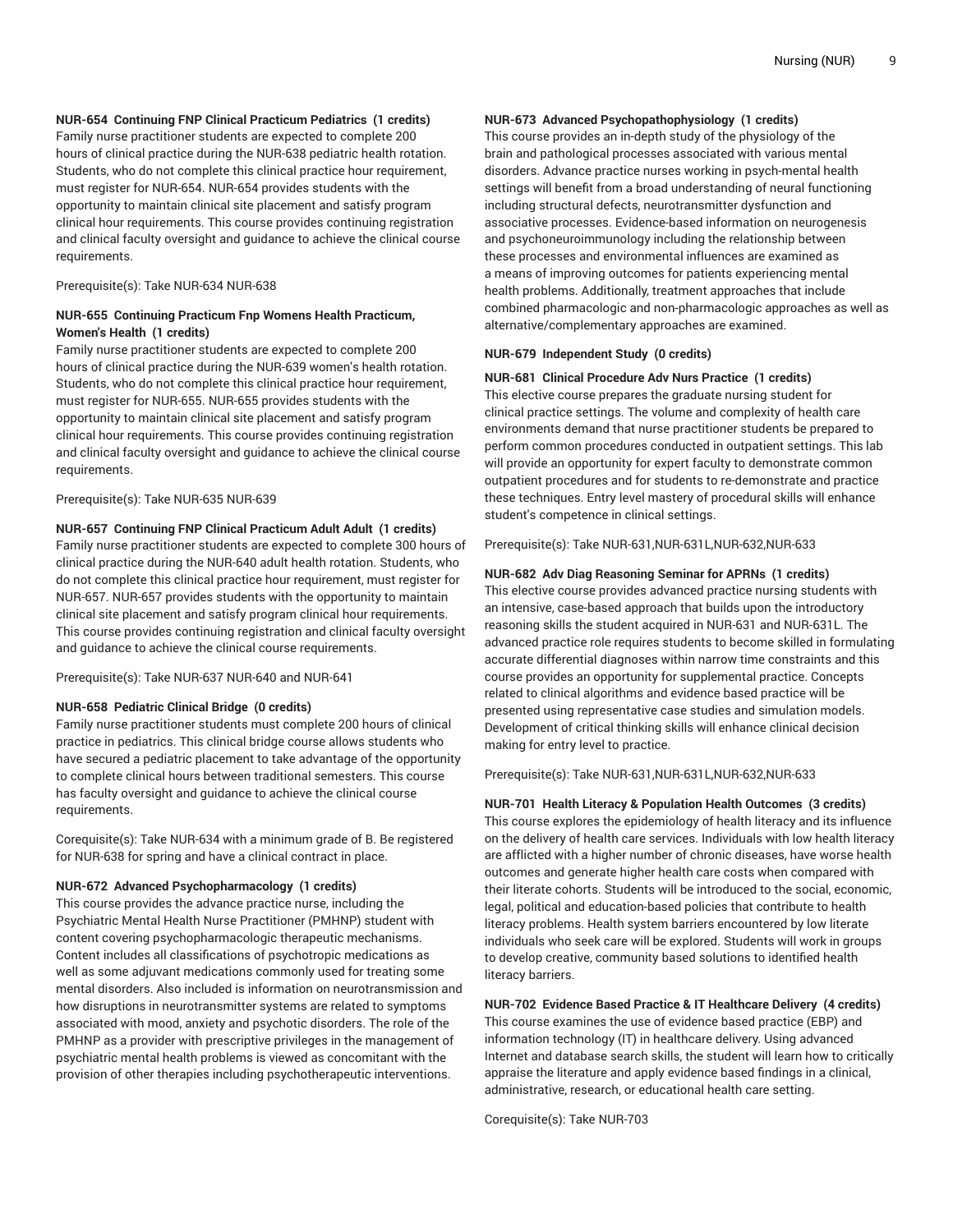# **NUR-703 Biostatistics for Advanced Nurse Leaders (2 credits)**

This course prepares the advance practice-nursing student to apply the tools and methods of biostatistics to clinical practice. Clinical epidemiology and evidence-based medicine applications are an integral component of clinical decision-making about individual patients. Advance practice nurses need to utilize biostatistics principles to provide best practice outcomes for patients.

#### Corequisite(s): Take NUR-702

**NUR-704 Community-Based Care of Aging Population (3 credits)** This course was developed for the advanced practice-nursing student preparing to work with older adults. Traditional assessment and treatment plans are often ineffective in meeting the needs of community dwelling elders. Multiply-complex health, social, personal, economic, spiritual and legal issues, not encountered by younger adults contributes to increased morbidity and mortality for the elderly. Students will work in groups to develop effective community based solutions in cases involving older adults. Future nurse leaders will be integral to the development of interdisciplinary solutions to improve outcomes for older Americans.

# **NUR-705 Ethical Topics in Advanced Nursing Practice Seminar (3 credits)**

This course studies the ethical dilemmas encountered in Health Care Professions. There are concerns that challenge the value of being human underscored in end-of-life decisions as well as those that span the bioethical literature. Analysis of a collective ethic of organizations will also be conducted.

# **NUR-706 Co-MGT for Medical Disorders for APN's (1 credits)**

This course was developed for advanced practice nursing students preparing to work families, some of whom may be experiencing mental health crises. The course provides the theoretical background necessary to make sound treatment decisions when patients have comorbid acute or chronic health problems. Advanced practice nurses must be prepared to provide access to comprehensive care across the lifespan for persons with co-existing mental and medical illness. Health promotion strategies and evidence-based clinical guidelines will be stressed in order to improve outcomes for persons with dual diagnoses. The role of culture and the influence of socioeconomic status are explored in relation to patients' achieving optimum health outcomes.

Prerequisite(s): Take NUR-631 NUR-631L

Corequisite(s): Take NUR-632 NUR-633

## **NUR-707 Foundations of PMH for APRNs I (3 credits)**

This is the first of two courses in the curriculum designed to prepare the Psychiatric Mental Health Nurse Practitioner (PMHNP) student for practice. This course provides the foundation required in order to assess and intervene therapeutically for individuals experiencing mental health problems or disorders across the lifespan. Issues related to treatment, including interpersonal and cognitive-behavioral and psychoanalytic approaches are examined within the context of the present day mental healthcare climate and common environmental stressors. Theoretical and conceptual explanations of most DSM 5 disorders are presented while the importance of balancing the therapeutic relationship with evidence based practice is emphasized. The increased prevalence of comorbid conditions and its implications for treatment are examined and considered as rationale for embracing an integrated model of primary care and behavioral health care.

Prerequisite(s): Take NUR-631 NUR-631L

Corequisite(s): Take NUR-632 NUR-633 NUR-672 NUR-673

## **NUR-708 Foundations of PMH for APRNs II (3 credits)**

This is the second of two courses in the curriculum designed to prepare the Psychiatric Mental Health Nurse Practitioner (PMHNP) student for practice. This course is designed to help the PMHMP student develop a deeper understanding of mental health and illness as well as a broader contextual perspective and builds upon knowledge of interpersonal, cognitive-behavioral and psychoanalytic approaches used in Behavioral Health. Additionally, an emphasis on the interrelationship between internal and external factors that influence personality development and personality pathology is presented through an analysis of developmental and psychoanalytic theories. Environmental influences and personality structure are also examined in the context of the development of addictive disorders. A systems perspective is employed in applying principles of family and group therapeutic modalities to selected populations. These may apply to specific age groups or disorders, including but not limited to groups or families of veterans or those dealing with addiction. A lifespan perspective is maintained with the addiction of content of child/adolescent and elderly populations.

Prerequisite(s): Take NUR-631 NUR-631L

Corequisite(s): Take NUR-632 NUR-633 NUR-672 NUR-673

# **NUR-709 Advance Practice Role for Doctoral Nursing Leaders (3 credits)**

This course will explore a variety of issues that affect advanced practice nursing, with specific content pertinent to family nurse practitioners. The legal and ethical underpinnings of advanced practice will be explored. Students will explore the interaction of social, cultural, political, regulatory and institutional polices that influence practice. New practice roles such as entrepreneurship will be discussed. Identifying leadership opportunities for doctoral students will be stressed.

## **NUR-711 Translational Capstone: I Identify Project (2 credits)**

This initial capstone residency experience is designed to provide the student with an intensive immersion opportunity in which they apply their foundational preparation and identify a focus for their capstone project. The student will select a mentor to work with who is an expert in their field of interest and associated with a community site or organization. During the residency, a problem that is amendable to an evidence-based solution will be identified within the clinical site.

Course Types: Capstone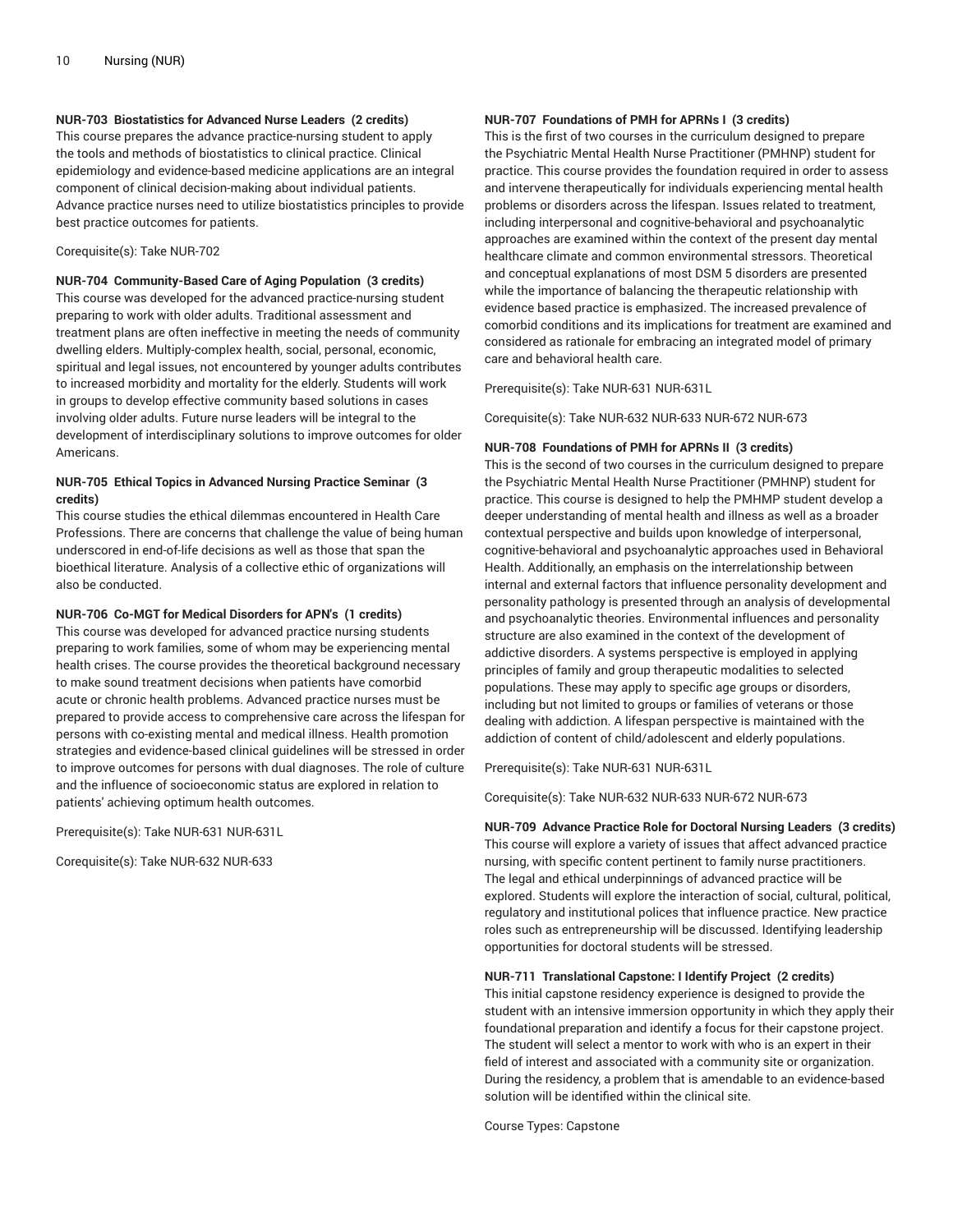# **NUR-712 Translational Capstone II: Design And Pilot Project (2 credits)**

The student will work with a mentor and project chair to design and pilot the translation project in Capstone II. The project committee, which is mutually agreed upon by the student and advisor, will be providing feedback and critique during this process. The project chair and second committee member will be responsible for communicating with the mentor when needed to enhance the design of the project. The student will develop a theoretically and evidence-based program to address the problem identified in Capstone I. The student will be responsible for presenting the proposed design in writing and defending orally to committee members.

Course Types: Capstone

Prerequisite(s): Take NUR-711

## **NUR-713 Translational Capstone III Implement and Evaluation (3 credits)**

In Capstone III, the student will work with a mentor to actualize the problem defined in Capstone I and designed in Capstone II. This experience allows the student to translate evidence-based findings into practice, to evaluate program development projects, and to participate in collaborative, inter-professional approaches to health care problems. The student will implement and evaluate a theoretically and evidencebased approach to address the identified problem. The student will be responsible for completing the project, presenting it in writing and defending orally to their committee.

Course Types: Capstone

Prerequisite(s): Take NUR-711 NUR-712

**NUR-714 Clin Practicum in Comm-Based Family Care (2 credits)** This course was developed to provide an opportunity for advanced practice nursing students to work in a primary health setting with patients across the lifespan. Students will complete 120 hours of guided clinical experience with specific focus on client assessment and management skills, Health promotion will be accomplished through patient education and collaboration with other health professionals.

Prerequisite(s): Take NUR-631 NUR-631L NUR-632 NUR-633 NUR-706

#### **NUR-715 Psy Mental Health Clinical Practicum I (3 credits)**

This course provides the Psychiatric Mental Nurse Practitioner (PMHNP) student with an opportunity for implementation of skills consistent with the provision of care to individuals experiencing mental health problems, including assessment, diagnosis and therapeutic interventions. Psychotherapy modalities including interpersonal cognitive-behavioral and psychoanalytic approaches are implemented and where appropriate, psychopharmacological treatment is provided based upon assessment data. Students will be required to complete 180 clinical hours during this rotation.

Prerequisite(s): Take NUR-631 NUR-631L NUR-632 NUR-633 NUR-672 NUR-673 NUR-707

## **NUR-716 Psy Mental Health Clinical Practicum II (4 credits)**

This course provides the Psychiatric Mental Nurse Practitioner (PMHNP) student with an opportunity for implementation of skills necessary to intervene therapeutically for families and groups. Theoretical application of family and group therapies including interpersonal, cognitivebehavioral and psychoanalytic modalities is emphasized when working with selected populations. Promotion of wellness and interventions for family or group systems experiencing dysfunction are included in the provision care. Students will be required to complete 240 clinical hours during this rotation.

Prerequisite(s): Take NUR-631 NUR-631L NUR-632 NUR-633 NUR-672 NUR-673 NUR-708

## **NUR-724 Continuing PMHNP Clinical Practicum I (1.00000 credits)**

Psychiatric Nurse Practitioner students are expected to complete 120 hours of clinical practice during the NUR 714 clinical rotation. Students, who do not complete this clinical practice hour requirement, must register for NUR-724. NUR-724 provides students with the opportunity to maintain clinical site placement and achieve course competencies. This continuation course assures clinical faculty guidance while completing clinical course requirements.

Prerequisite(s): Take NUR-706 NUR-714

#### **NUR-725 Continuing PMHNP Clinical Practicum II (1.00000 credits)**

Psychiatric Nurse Practitioner students are expected to complete 180 hours of clinical practice during the NUR-715 clinical rotation. Students, who do not complete this clinical practice hour requirement, must register for NUR-725. NUR-725 provides students with the opportunity to maintain clinical site placement and achieve course competencies. This continuation course assures clinical faculty guidance while completing clinical course requirements.

Prerequisite(s): Take NUR-707 NUR-715

**NUR-726 Continuing PMHNP Clinical Practicum III (1.00000 credits)** Psychiatric Nurse Practitioner students are expected to complete 240 hours of clinical practice during the NUR-716 clinical rotation. Students, who do not complete this clinical practice hour requirement, must register for NUR-726. NUR-726 provides students with the opportunity to maintain clinical site placement and achieve course competencies. This continuation course assures clinical faculty guidance while completing clinical course requirements.

Prerequisite(s): Take NUR-708 NUR-716

#### **NUR-777 Graduate Nursing Clinical Bridge (0.25 credits)**

Nurse Practitioner students must complete a defined number of clinical practicum hours in identified courses required for their advanced practice degree. This bridge course allows students who have secured a clinical placement to complete clinical hours between traditional semesters. This course has faculty oversight and guidance during the winter session.

Course Types: Teamwork